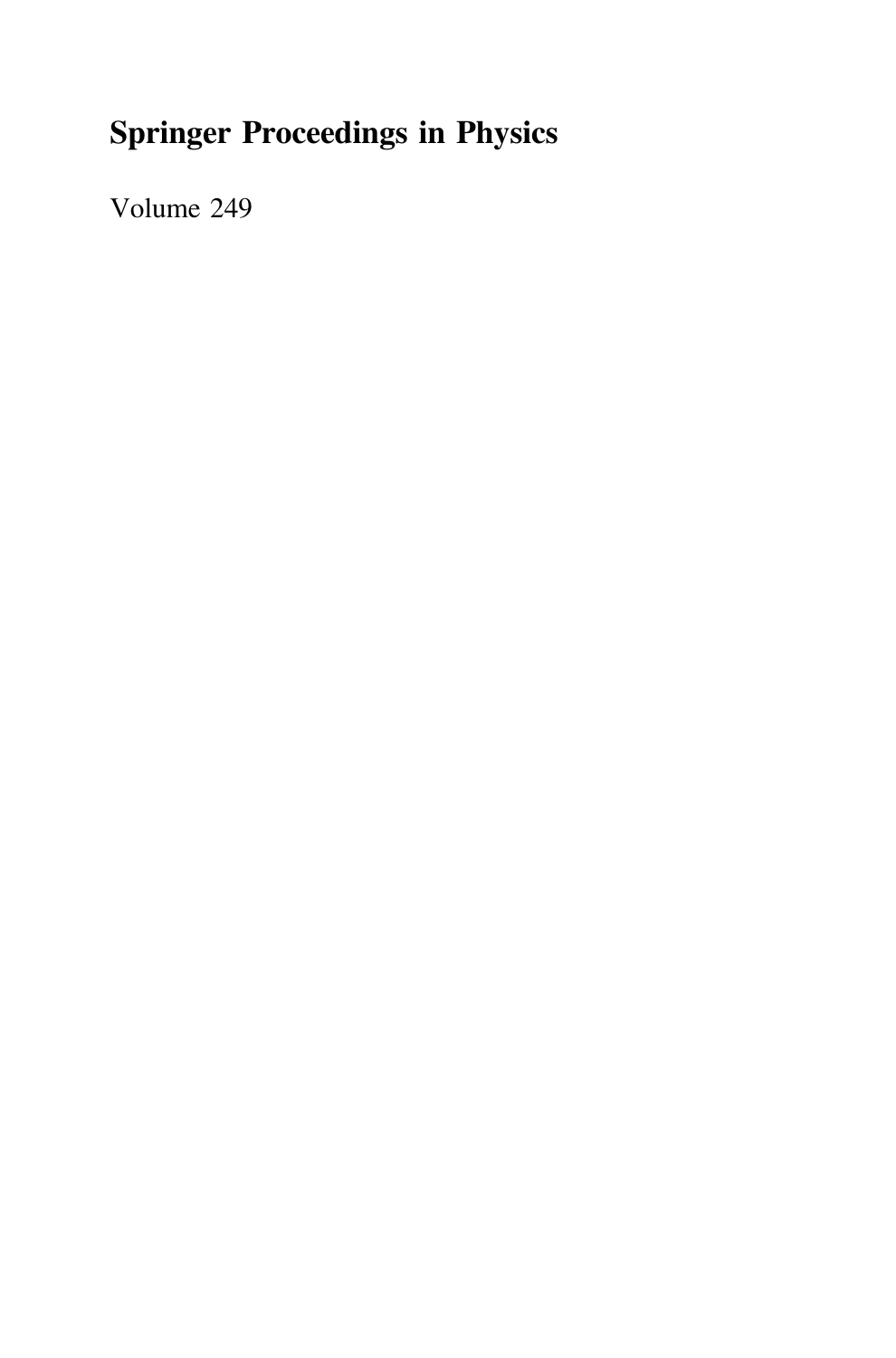#### Indexed by Scopus

The series Springer Proceedings in Physics, founded in 1984, is devoted to timely reports of state-of-the-art developments in physics and related sciences. Typically based on material presented at conferences, workshops and similar scientific meetings, volumes published in this series will constitute a comprehensive up-to-date source of reference on a field or subfield of relevance in contemporary physics. Proposals must include the following:

- name, place and date of the scientific meeting
- a link to the committees (local organization, international advisors etc.)
- scientific description of the meeting
- list of invited/plenary speakers
- an estimate of the planned proceedings book parameters (number of pages/ articles, requested number of bulk copies, submission deadline).

More information about this series at <http://www.springer.com/series/361>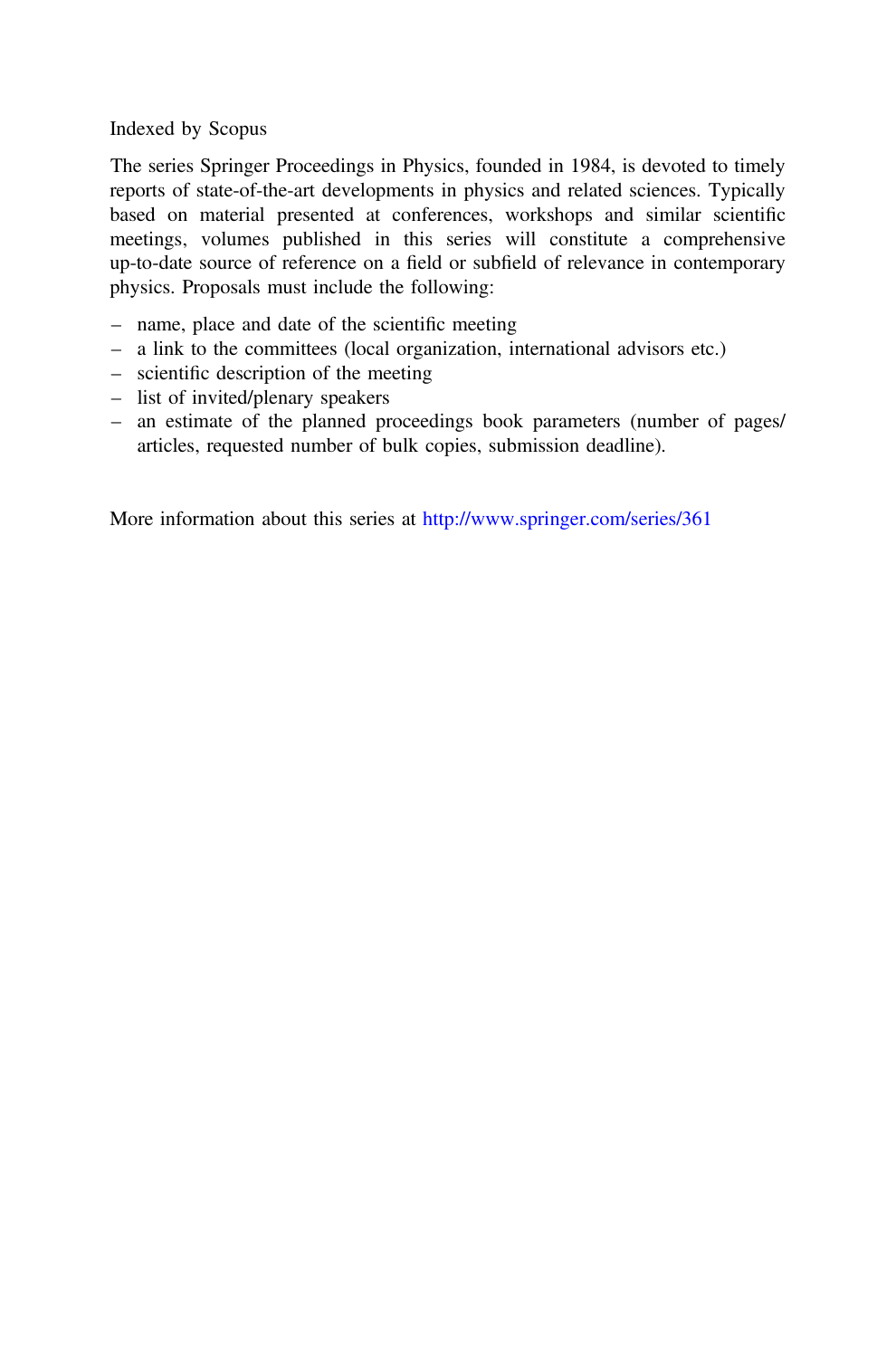Indrani Bhattacharya • Yukitoshi Otani • Philippe Lutz • Sudhir Cherukulappurath Editors

# Progress in Optomechatronics

Proceedings of the 20th International Symposium on Optomechatronic Technology (ISOT 2019), India

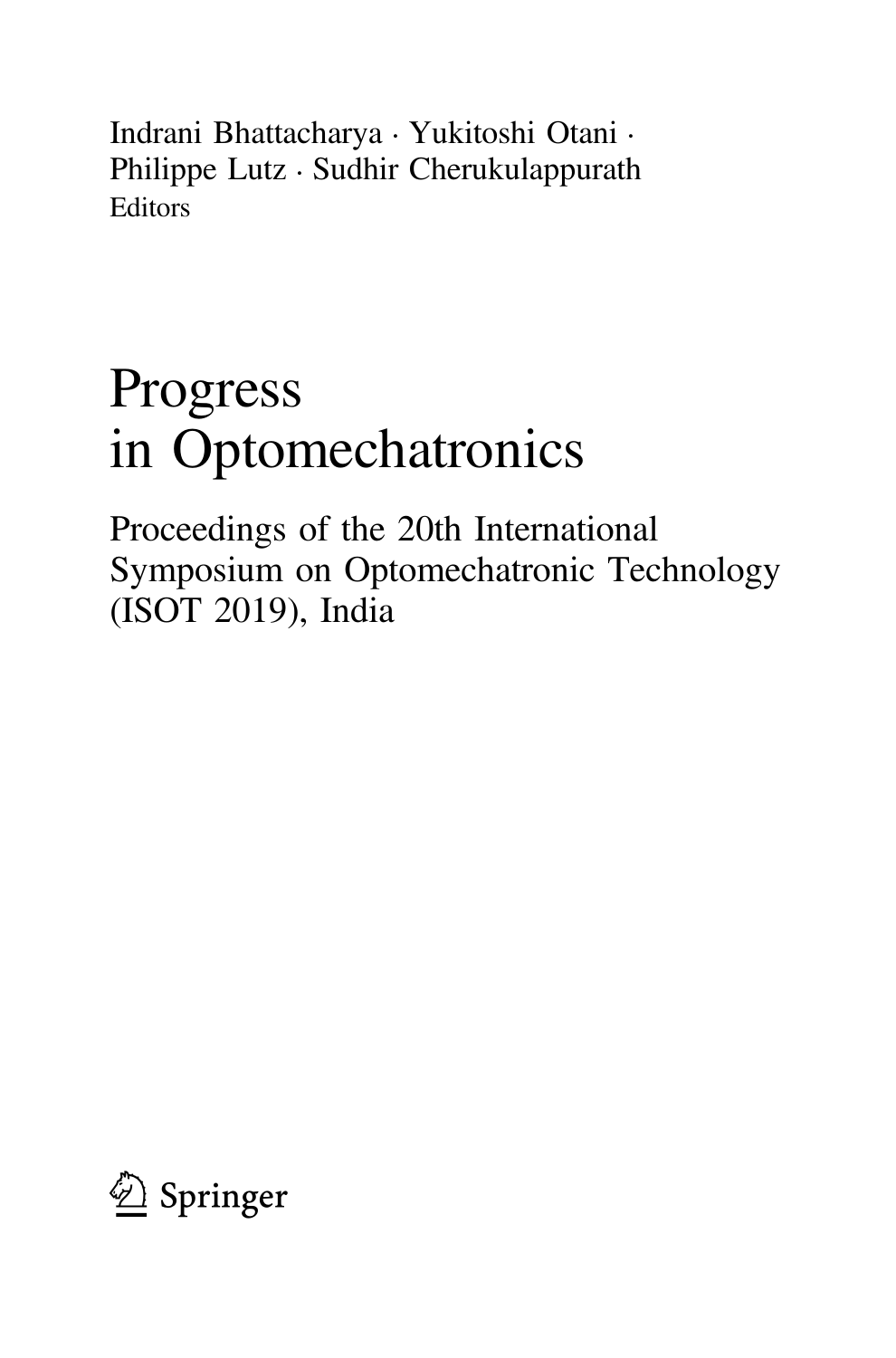**Editors** Indrani Bhattacharya University of Calcutta Kolkata, West Bengal, India

University of Eastern Finland Joensuu, Finland

Philippe Lutz FEMTO-ST The Université de Franche-Comté Besancon, France

Yukitoshi Otani Center for Optical Research and Education Utsunomiya University Utsunomiya, Tochigi, Japan

Sudhir Cherukulappurath Goa University Goa, India

ISSN 0930-8989 ISSN 1867-4941 (electronic) Springer Proceedings in Physics<br>ISBN 978-981-15-6466-6 ISBN 978-981-15-6467-3 (eBook) <https://doi.org/10.1007/978-981-15-6467-3>

#### © Springer Nature Singapore Pte Ltd. 2020

This work is subject to copyright. All rights are reserved by the Publisher, whether the whole or part of the material is concerned, specifically the rights of translation, reprinting, reuse of illustrations, recitation, broadcasting, reproduction on microfilms or in any other physical way, and transmission or information storage and retrieval, electronic adaptation, computer software, or by similar or dissimilar methodology now known or hereafter developed.

The use of general descriptive names, registered names, trademarks, service marks, etc. in this publication does not imply, even in the absence of a specific statement, that such names are exempt from the relevant protective laws and regulations and therefore free for general use.

The publisher, the authors and the editors are safe to assume that the advice and information in this book are believed to be true and accurate at the date of publication. Neither the publisher nor the authors or the editors give a warranty, expressed or implied, with respect to the material contained herein or for any errors or omissions that may have been made. The publisher remains neutral with regard to jurisdictional claims in published maps and institutional affiliations.

This Springer imprint is published by the registered company Springer Nature Singapore Pte Ltd. The registered company address is: 152 Beach Road, #21-01/04 Gateway East, Singapore 189721, Singapore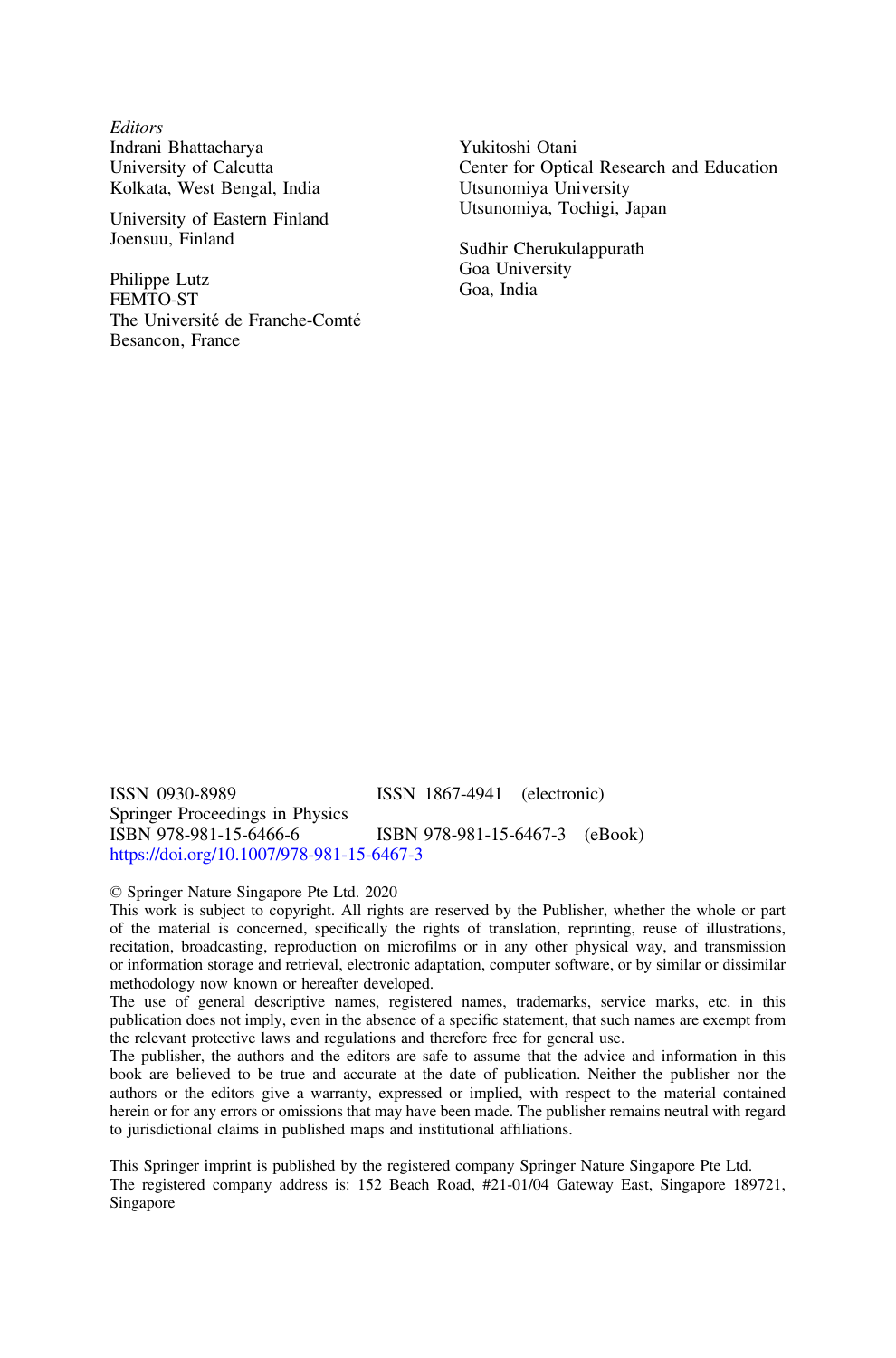## Preface

This volume contains a series of technical papers presented in 20th International Symposium on Optomechatronic Technology, ISOT 2019, held in Resort Marinha Dourada, Goa, India from November 11–13, 2019. ISOT 2019 was organized jointly by University of Calcutta, Kolkata, India, and Goa University, Goa, India, in technical support and collaboration with International Society of Optomechatronics, ISOM, and financially assisted by Science and Engineering Research Board, SERB, of Department of Science and Technology, DST, Government of India.

ISOT 2019 was a three-day conference consisted of plenary, invited, and contributory oral and poster sessions. All contributory submissions are peer reviewed. Interactive sessions were conducted to foster networking and formation of well-focused collaborations among research groups and industry sessions.

In the symposium, discussion and dissemination had taken place on research topics related to adaptive optics, optomechanics, machine vision, tracking and control, image-based micro-/nano-manipulation, control engineering for optomechatronics, optical metrology, optical sensors and light-based actuators, optomechatronics for astronomy and space applications, optical-based inspection and fault diagnosis, polarization sensing and imaging, micro-/nano-optomechanical systems (MOEMS), optofluidics, optical assembly and packaging optical and vision-based manufacturing, processes, monitoring, and control optomechatronics systems in bio- and medical technologies (such as optical coherence tomography, OCT based systems, endoscopes and optical-based medical instruments).

The editors express their sincere thanks and gratitude to Prof. Dr. Kallol Bhattacharya, Professor, Department of Applied Optics and Photonics (AOP), University of Calcutta, the convener and technical chair of ISOT 2019, for his sincere effort to make this meeting possible in India for the first time as well as to make it successful along with Dr. Sudhir Cherakulappurath., Assistant Professor, of Department of Physics, University of Goa, India, who acted as joint convener of the conference.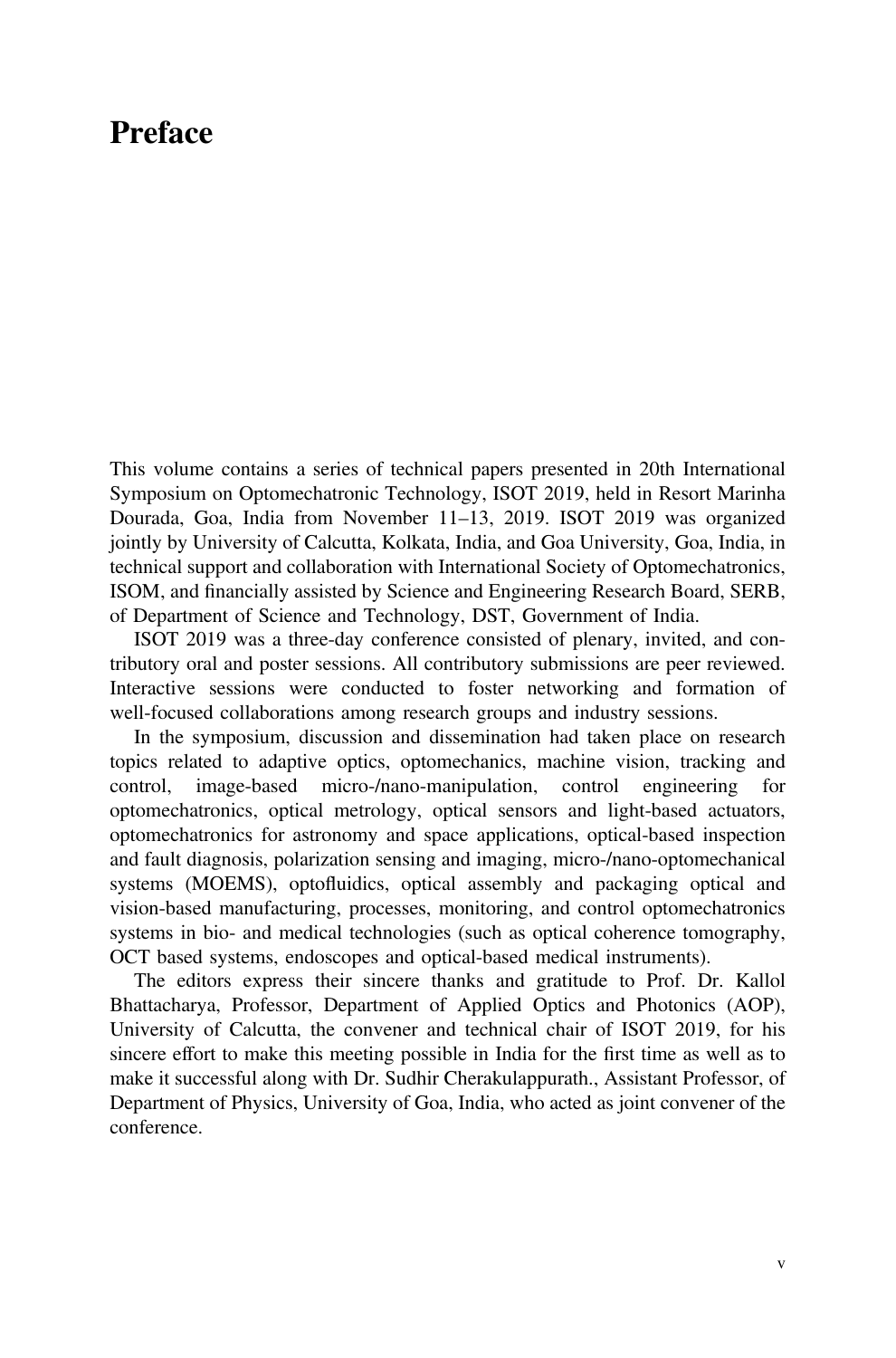The editors also wish to acknowledge Prof. Dr. Rajib Chakraborty Professor, Department of AOP, University of Calcutta for his active support and Dr. Kanik Palodhi, to render his valuable service as the treasurer and a contributor of this book.

Sincere thanks and gratitude to very active and enthusiast students of Department of Applied Optics and Photonics, University of Calcutta, along with the students of the Department of Physics, Goa University for their excellent support and cooperation to make the conference successful.

The editors wish to acknowledge and convey sincere thanks to all authors who have contributed to this volume along with the presenters, reviewers, and session chairs for their participation, support, and valuable contribution to make the symposium successful.

Joensuu, Finland Indrani Bhattacharya Editor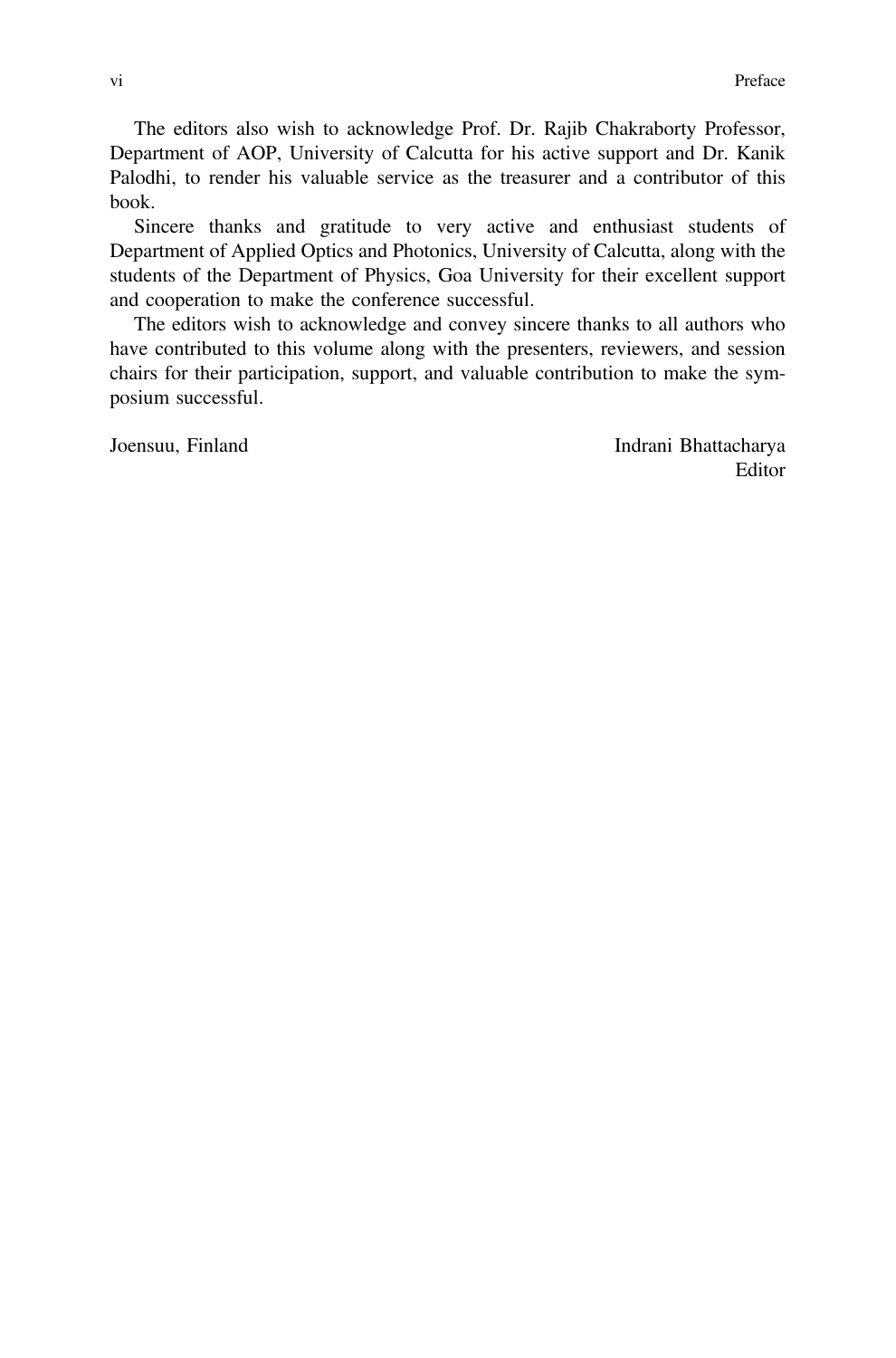## **Contents**

| $\mathbf{1}$         | <b>Astronomical Adaptive Optics at the Indian Institute</b><br>Sridharan Rengaswamy, Ravinder Banyal, Sreekanth Vallapureddy,                                                                                | $\mathbf{1}$ |
|----------------------|--------------------------------------------------------------------------------------------------------------------------------------------------------------------------------------------------------------|--------------|
|                      | and Hemanth Pruthvi                                                                                                                                                                                          |              |
| $\overline{2}$       | <b>Local Temperature Monitoring Method of a Rotor Using</b><br>Near-Infrared Fiber Bragg Grating<br>Rita Abboud, Hani Al Hajjar, Alejandro Ospina, Jad Abou Chaaya,<br>Youssef Zaatar, and Frédéric Lamarque | 13           |
| $\mathbf{3}$         | <b>Blood Oxygenation Monitoring from Human Lips</b><br>by Using Diffuse Reflectance Spectroscopy<br>Ajay Kumar and Rajesh Kanawade                                                                           | 25           |
| $\blacktriangleleft$ | A Photonic Crystal Ring Resonator with Circular Air Slot<br>to Achieve High Quality Factor<br>Akash Kumar Pradhan, Anis Kumar Kabiraj, and Mrinal Sen                                                        | 31           |
| 5                    | <b>III–V Nitrides and Graphene SPR Biosensor for Hemoglobin</b><br>G. Mohanty and B. K. Sahoo                                                                                                                | 35           |
| 6                    | <b>Theoretical Implications for Surface Plasmon Resonance Based</b><br>D. K. Sharma and S. M. Tripathi                                                                                                       | 43           |
| 7                    | <b>Analyzing Thermal Stress Distribution in Metallic Components</b><br>Gaurav Dwivedi and Raj Kumar                                                                                                          | 53           |
| 8                    | <b>Development of Chipping Inspection System of Cutting Knife</b><br>Hibiki Shiga, Takanori Yazawa, Tatsuki Otsubo,<br>and Megumu Kuroiwa                                                                    | 65           |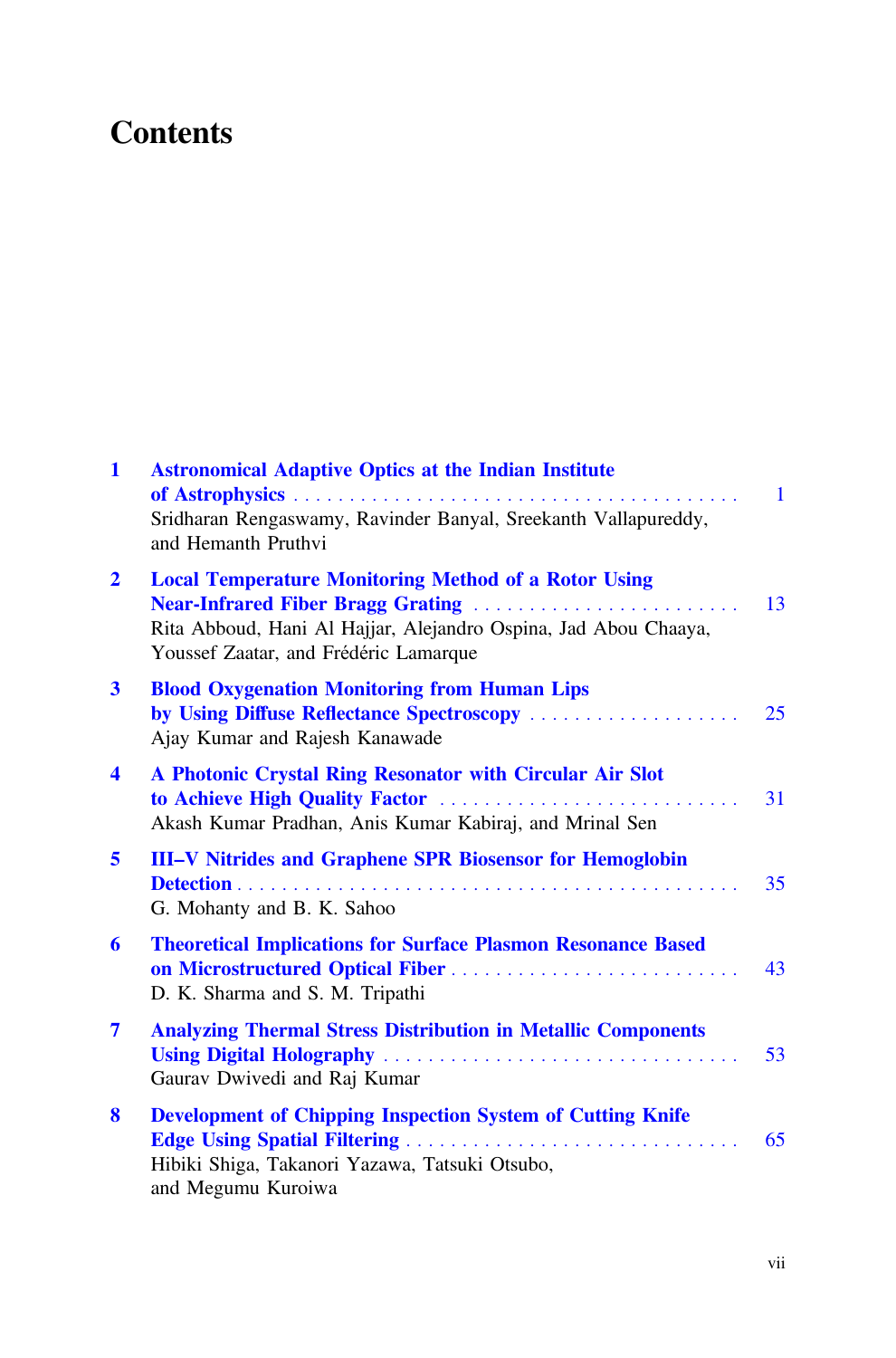| .<br><b>V111</b> | Contents |
|------------------|----------|
|------------------|----------|

| 9         | Fiber Optic Sensor for Acid Detection: An Efficient and Fast<br><b>Approach for Concentrated Sulphuric Acid Detection </b><br>Karvan Kaushal, Ajay Kumar, Dnyandeo Pawar, Kamlesh Kumar,<br>and Rajesh Kanawade | 71  |
|-----------|-----------------------------------------------------------------------------------------------------------------------------------------------------------------------------------------------------------------|-----|
| <b>10</b> | <b>Optically Induced Transparency in Two Cavity System </b><br>Kousik Mukherjee and Paresh Chandra Jana                                                                                                         | 77  |
| 11        | <b>Exhaled Breath CH<sub>4</sub> and H<sub>2</sub>S Sensing Using Mid-IR Quantum</b><br>Mithun Pal and Manik Pradhan                                                                                            | 83  |
| 12        | <b>Fourier Optics Analysis of Phase and Amplitude Grating</b><br>Prashant Povel Dwivedi                                                                                                                         | 91  |
| 13        | A Low-Cost Pathological Gait Detection System in Multi-Kinect                                                                                                                                                   |     |
|           | Saikat Chakraborty, Rishabh Mishra, Anurag Dwivedi, Tania Das,<br>and Anup Nandy                                                                                                                                | 97  |
| 14        | <b>Generation of Triangular Pulse by a Highly Nonlinear Normally</b><br>Somen Adhikary, Binoy Krishna Ghosh, and Mousumi Basu                                                                                   | 105 |
| 15        | <b>Optical Design for Directed Infrared Counter Measure with</b><br>Vishal Bhushan, P. K. Sharma, and Amitava Ghosh                                                                                             | 113 |
| 16        | <b>Study of Increase in Temperature of Solar Modules Using</b><br>Arnab Panda, Joydeep Chatterjee, Tathagata Sarkar,<br>Anirban Jyoti Ray, and Kanik Palodhi                                                    | 117 |
| 17        | <b>Digital Holo-Microscopy of Reflecting Surface Using In-Line</b><br>Chandan Sengupta, Sanjukta Sarkar, and K. Bhattacharya                                                                                    | 123 |
| 18        | <b>Theoretical Insight of Plasmonic Resonance in <math>WS_2</math>-Graphene</b><br><b>Based Hetrostructure with Ag-Au Bimetal</b><br>Jayeta Banerjee and Mina Ray                                               | 129 |
| 19        | <b>Quantitative Estimation of Spatially Varying Refractive Index</b><br>Tania Das and Kallol Bhattacharya                                                                                                       | 137 |
| <b>20</b> | <b>Selective Edge Enhancement Using Walsh Filters</b><br>Joydeep Chatterjee, Semanti Chakraborty, and Kanik Palodhi                                                                                             | 143 |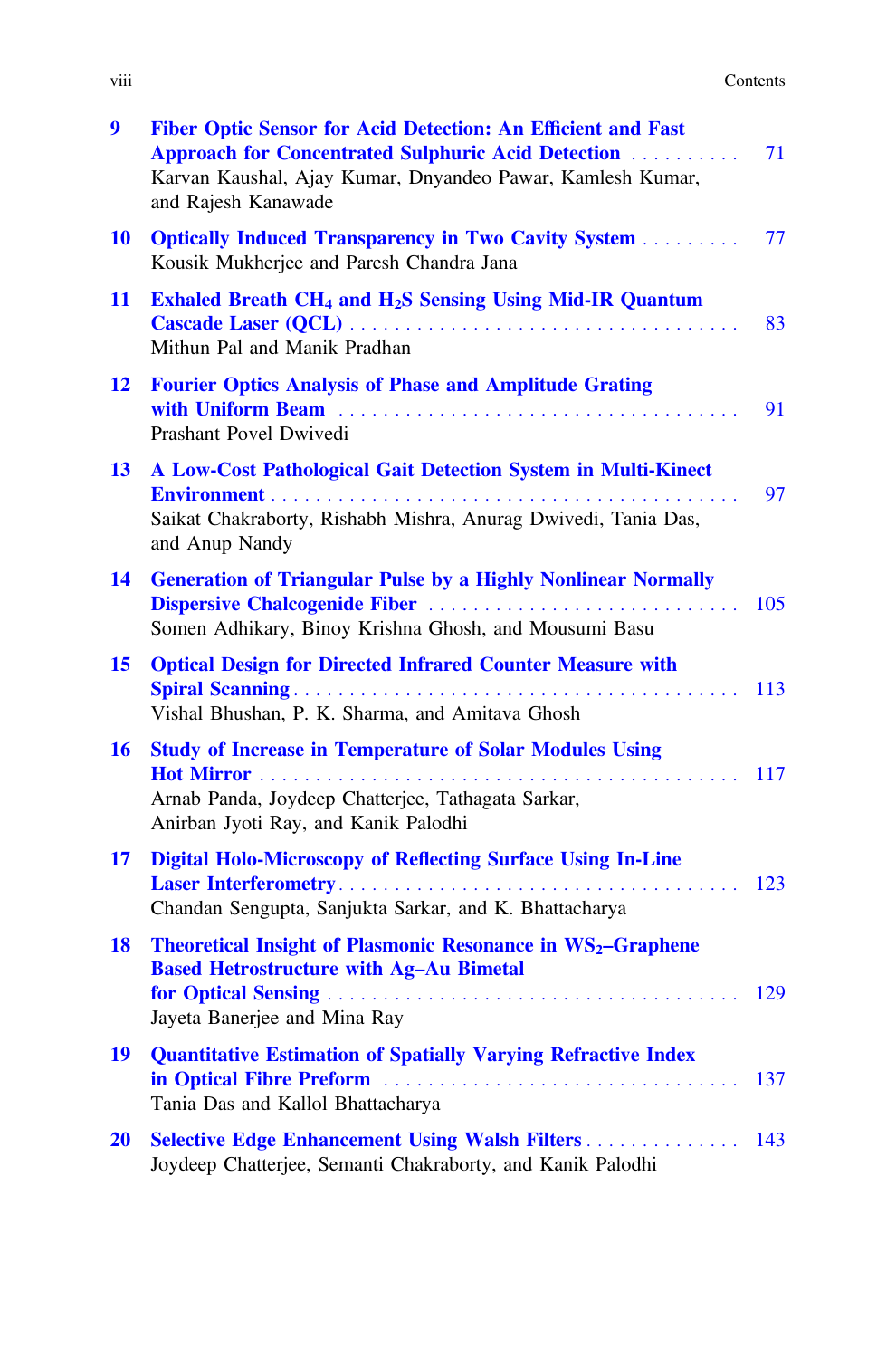Contents ix

| 21        | <b>Measurement of Load on a Mobile LCD Screen Using</b>                                                                             |  |
|-----------|-------------------------------------------------------------------------------------------------------------------------------------|--|
|           | Rajarshee Roy, Joydeep Chatterjee, Semanti Chakraborty,<br>and Kanik Palodhi                                                        |  |
| 22        | <b>Refractive Index Measurements of Liquids Using</b><br>Shruti De, Joydeep Chatterjee, Semanti Chakraborty,<br>and Kanik Palodhi   |  |
| <b>23</b> | <b>Supercontinuum Laser Based Photoacoustic Spectroscopic</b><br>Bintomol Baby, Ramya Selvaraj, Nilesh J. Vasa, and Jobin K. Antony |  |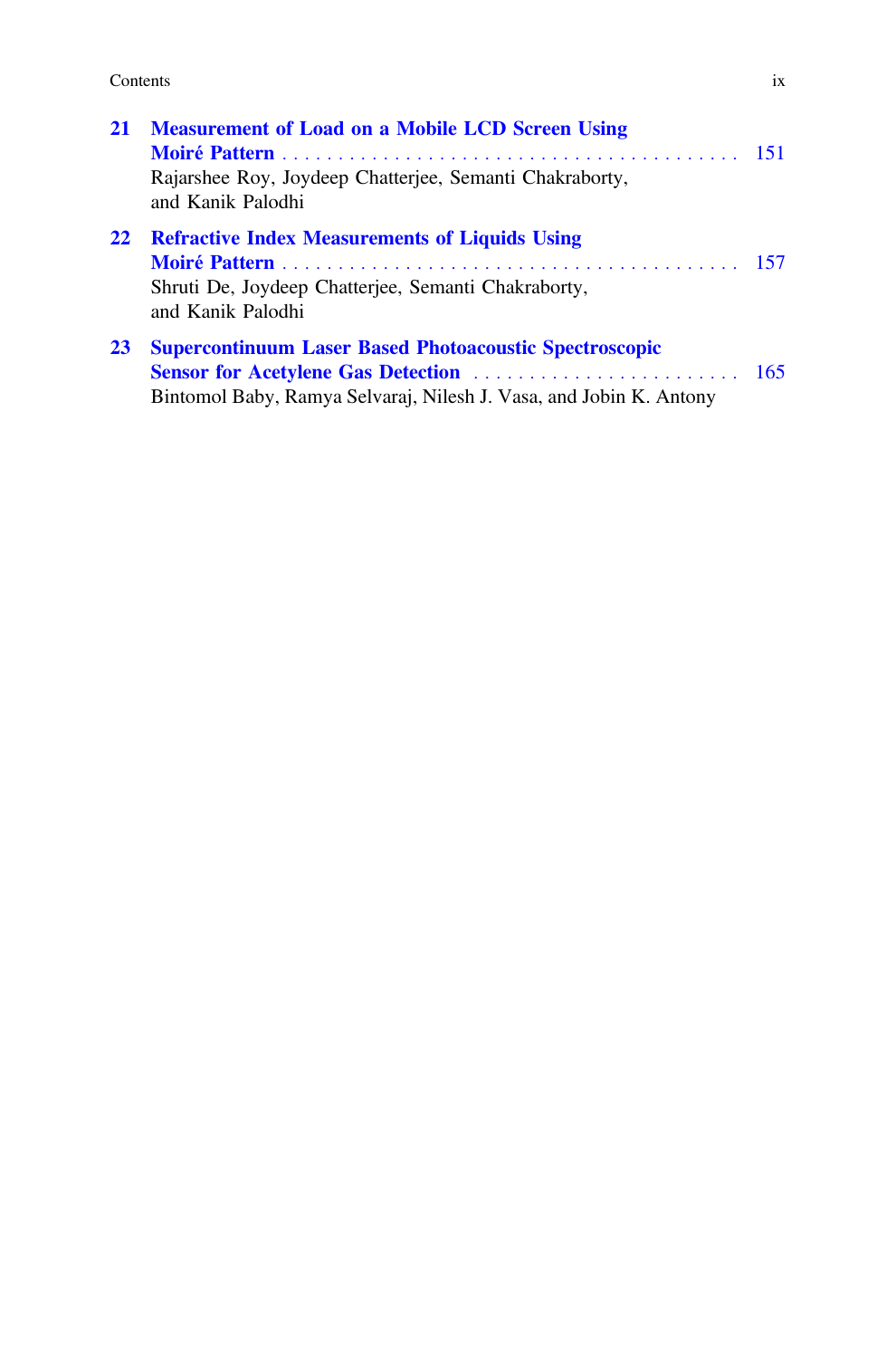## Editors and Contributors

#### About the Editors



Indrani Bhattacharya is presently working as a Post-doctoral researcher in Institute of Photonics, University of Eastern Finland, Joensuu. She was previously associated with Prof. Ayan Banerjee of Light Matter Interaction Lab, Indian Institute of Science Education and Research, IISER, Kolkata and Prof. Vasudevan Lakshminarayanan of School of Optometry and Vision Science, University of Waterloo, Canada as a freelance postdoctoral researcher. She has completed her B.Sc. with Hons. in Physics and M.Sc. (Tech.) in Applied Physics with specialization in Optics and Opto-electronics from University of Calcutta, India. She came back to academia to do her Ph.D. in Technology from Department of Applied Optics and Photonics, University of Calcutta after a long period of almost 20 years serving in industry working in fibre optics. Her research areas include Diffractive Optics, Biomimetics, Optical Tweezers, Point Spread Function Engineering, In-Vivo and In-Vitro Biomedical Applications, Optical Fibre Sensors. She is the current Chair of Steering Committee members of International Society of Optomechatronic Technology, ISOT, a member of Optical Society of India and serving as the Scholarship Committee Member of SPIE. She is the Convener and Organizer of several International Conferences in Optics and Photonics and Editor of Springer Proceedings in Physics of Volumes 166, 194, 233 and another in progress and has published several research articles.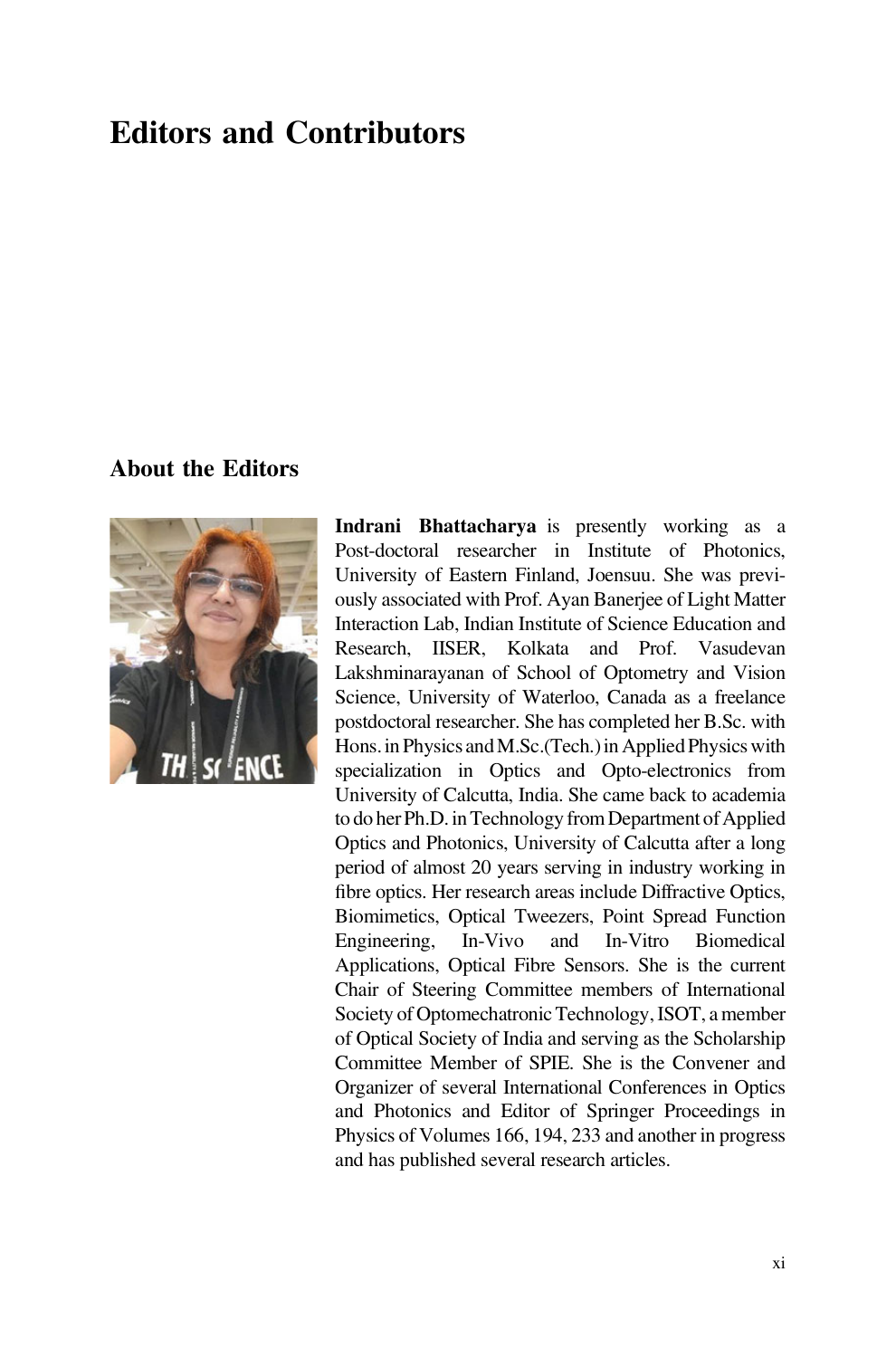

Yukitoshi Otani is a professor at Department of Optical Engineering and a vice director of Center for Optical Research and Education (CORE), Utsunomiya University, Japan. He received his master's degree from Tokyo University of Agriculture and Technology in 1990 and his doctor's degree from the University of Tokyo in 1995. After working for a brief period at HOYA Corp., he was an associate professor at Tokyo University of Agriculture and Technology until 2010. He was a visiting professor at College of Optical Sciences, the University of Arizona from 2004 to 2005. He joined the CORE from April 2010. His current interests include polarization engineering and optomechatoronics. He is a fellow of SPIE from 2010, an associate editor of OSA continuum.



Philippe Lutz is Professor at the University of Franche-Comté, Besancon, France. He is the Director of the Control science and Micromechatronic Systems Research department of the Research Institute FEMTO-ST [\(www.femto-st.fr\)](http://www.femto-st.fr). He was the Director of the Ph.D. graduate school of Engineering science and Microsystems (400 Ph.D. students) from 2011 to 2017, and he is currently the head of the Doctoral College of University of Bourgogne Franche-Comté. His research activities are focused on the design and control of micro-nanosystems, micro-nanogrippers and micro-nanorobots. His main contributions for optomechatronics is the use of micro robotic means for realizing nanophotonic devices. Member of the Steering Committee of ISOT, he chaired it during 2 years. He authored over 100 refereed publications (55 in high standard journals), received awards, served as Associate/Technical Editor for the IEEE T-ASE and IEEE/ASME TMECH, is senior editor for IEEE CASE and IROS, and is member of the IEEE RAS Committee on Micro-Nano Robotics.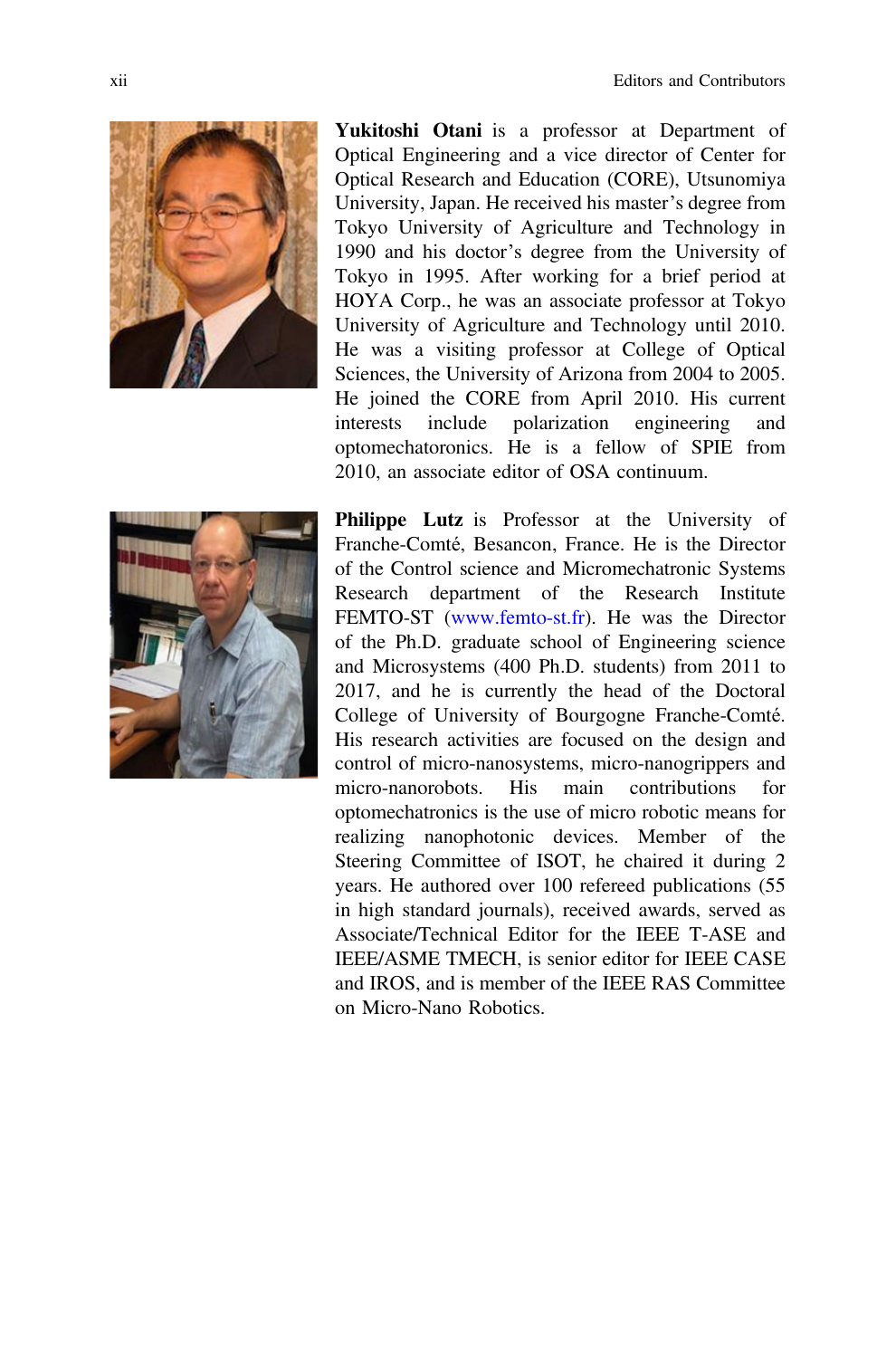

Dr. Sudhir Cherukulappurath is a UGC-Assistant Professor in the Physics Department of Goa University, India. He completed his M.Sc. in Physics and M.Tech., in Optoelectronics and Laser Technology from Cochin University of Science and Technology. After a brief tenure as Optical engineer in Deposition Sciences Inc., USA, he pursued research in the field of nonlinear optics at the Laboratoire POMA, University of Angers, France. He obtained Ph.D. from University of Angers, France. He was postdoctoral fellow at the University of Bourgogne, France and ICFO, Barcelona. He was postdoctoral associate in the Department of Electrical and Computer Engineering of the University of Minnesota. He has more than 15 years of research experience in the field of photonics, nano optics and plasmonics. He has published more than 25 research articles and is currently a member of the American Chemical Society. His main research areas include plasmonics, surface-enhanced Raman spectroscopy and optical tweezers.

### **Contributors**

Rita Abboud CNRS, FRE 2012 Laboratoire Roberval, Sorbonne Universités, Université de Technologie de Compiègne (UTC), Compiègne, France; Applied Physics Laboratory, Faculty of Science, Lebanese University, Jdeidet, Lebanon

Somen Adhikary Department of Physics, IIEST Shibpur, Howrah, West Bengal, India

Hani Al Hajjar CNRS, FRE 2012 Laboratoire Roberval, Sorbonne Universités, Université de Technologie de Compiègne (UTC), Compiègne, France

Jobin K. Antony Rajagiri School of Engineering and Technology, Rajagiri Valley, Kakkanad, Kochi, India

Bintomol Baby Rajagiri School of Engineering and Technology, Kakkanad, Kochi, India

Jayeta Banerjee Department of Applied Optics and Photonics, Acharya Prafulla Chandra Roy Siksha Prangan, University of Calcutta (Technology Campus), Salt Lake, Kolkata, India

Ravinder Banyal Indian Institute of Astrophysics, Bangalore, Karnataka, India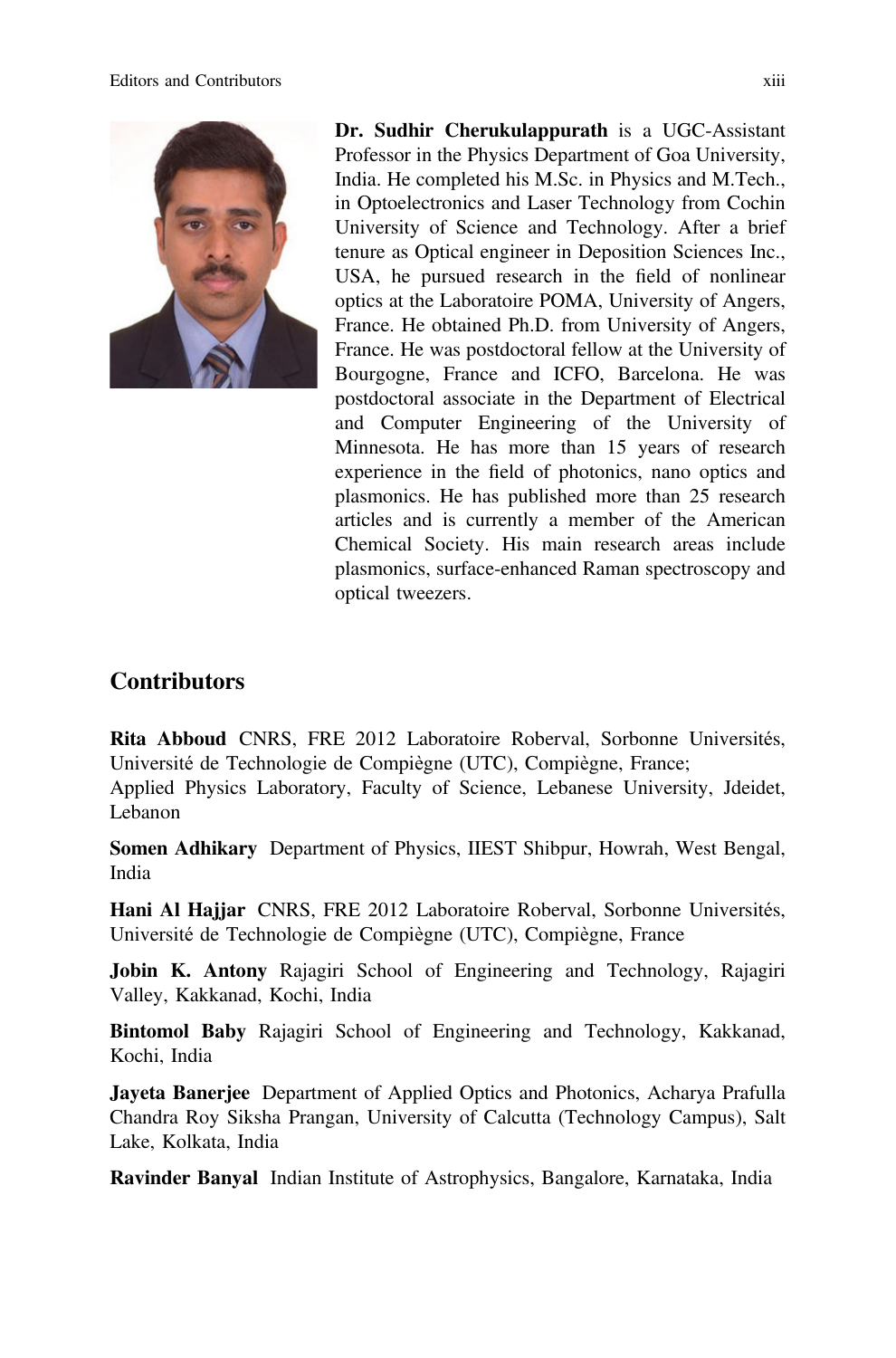Mousumi Basu Department of Physics, IIEST Shibpur, Howrah, West Bengal, India

K. Bhattacharya Department of Applied Optics and Photonics, University of Calcutta, Salt Lake, Kolkata, India

Kallol Bhattacharya Department of Applied Optics and Photonics, University of Calcutta, Salt Lake, Kolkata, India

Vishal Bhushan Instruments Research and Development Establishment, Dehradun, Uttarakhnad, India

Jad Abou Chaaya Applied Physics Laboratory, Faculty of Science, Lebanese University, Jdeidet, Lebanon

Saikat Chakraborty Machine Intelligence and Bio-motion Research Lab, Department of Computer Science and Engineering, National Institute of Technology Rourkela, Rourkela, Odisha, India

Semanti Chakraborty Department of Electronics and Communication Engineering, Amity University, New Town, Kolkata, India

Joydeep Chatterjee Department of Applied Optics and Photonics, University of Calcutta, Salt Lake, Kolkata, India

Tania Das Department of Electronics and Communication Engineering, Heritage Institute of Technology, Kolkata, West Bengal, India

Shruti De Department of Applied Optics and Photonics, University of Calcutta, Kolkata, India

Anurag Dwivedi Department of Computer Science and Engineering, National Institute of Technology Sikkim, Sikkim, India

Gaurav Dwivedi CSIR-Central Scientific Instruments Organisation, Chandigarh, India;

Academy of Scientific & Innovative Research (AcSIR), CSIR-CSIO, Chandigarh, India

Prashant Povel Dwivedi Department of Electronics and Communication Engineering, Manipal University Jaipur, Jaipur, Rajasthan, India

Amitava Ghosh Instruments Research and Development Establishment, Dehradun, Uttarakhnad, India

Binoy Krishna Ghosh Department of Physics, IIEST Shibpur, Howrah, West Bengal, India

Paresh Chandra Jana Department of Physics and Technophysics, Vidyasagar University, Midnapore, India

Anirban Jyoti Ray Greenovera India Private Limited, Taltala, Kolkata, West Bengal, India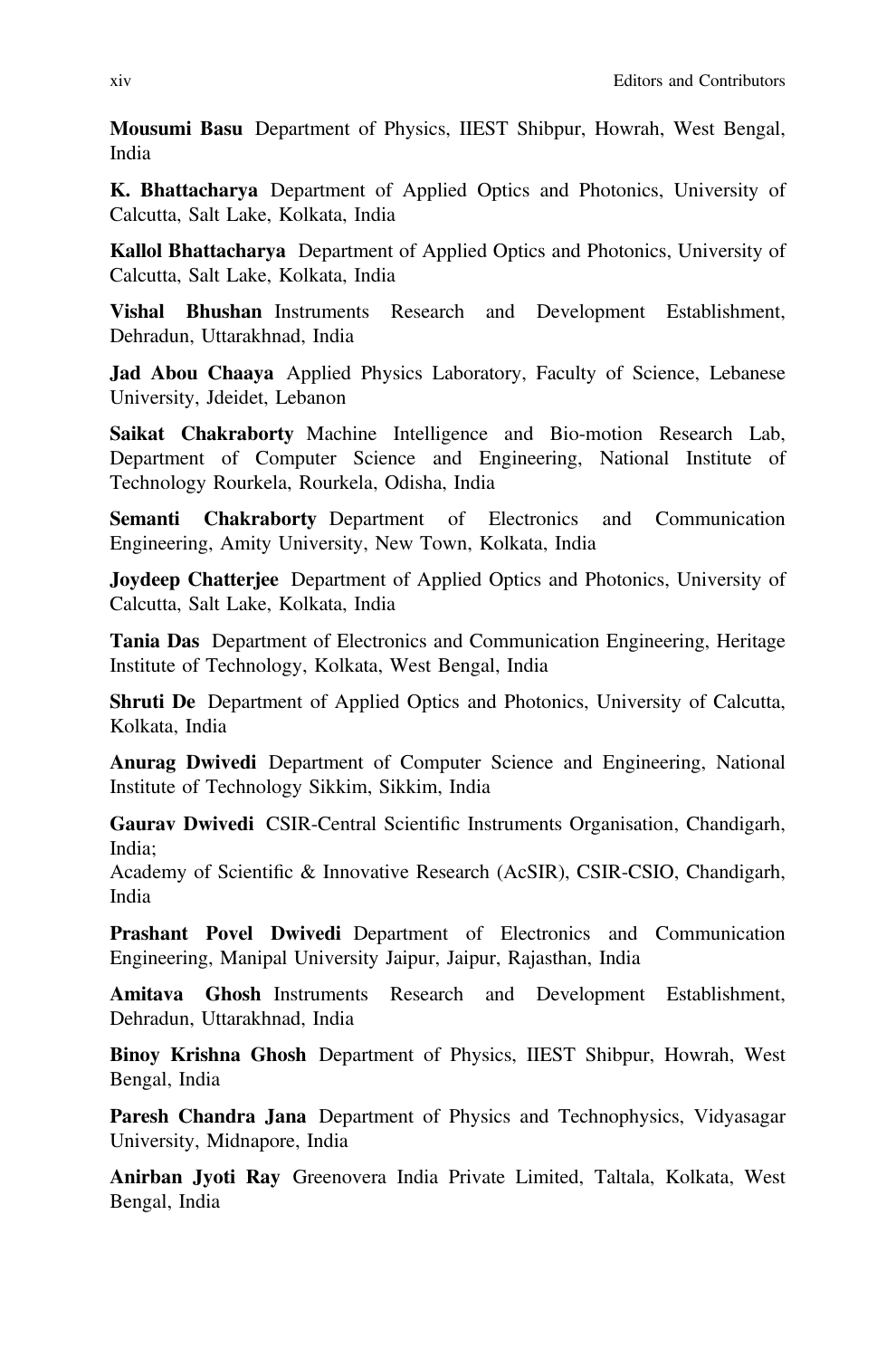Anis Kumar Kabiraj Department of Electronics Engineering, IIT(ISM) Dhanbad, Dhanbad, India

Rajesh Kanawade CSIR-Central Scientific Instruments Organisation, Sector 30-C, Chandigarh, India;

Academy of Scientific and Innovative Research (AcSIR), Ghaziabad, India

Karvan Kaushal CSIR-Central Scientific Instruments Organisation, Sector 30-C, Chandigarh, India;

Academy of Scientific and Innovative Research (AcSIR), Ghaziabad, India

Ajay Kumar CSIR-Central Scientific Instruments Organisation, Sector 30-C, Chandigarh, India;

Academy of Scientific and Innovative Research (AcSIR), Ghaziabad, India

Raj Kumar CSIR-Central Scientific Instruments Organisation, Chandigarh, India; Academy of Scientific & Innovative Research (AcSIR), CSIR-CSIO, Chandigarh, India

Kamlesh Kumar CSIR-Central Scientific Instruments Organisation, Sector 30-C, Chandigarh, India;

Academy of Scientific and Innovative Research (AcSIR), Ghaziabad, India

Megumu Kuroiwa Graduate School of Engineering, Nagasaki University, Nagasaki, Japan

Frédéric Lamarque CNRS, FRE 2012 Laboratoire Roberval, Sorbonne Universités, Université de Technologie de Compiègne (UTC), Compiègne, France

Rishabh Mishra Department of Computer Science and Engineering, National Institute of Technology Sikkim, Sikkim, India

G. Mohanty Department of Physics, Lovely Professional University, Phagwara, Punjab, India

Kousik Mukherjee Department of Physics and Technophysics, Vidyasagar University, Midnapore, India

Anup Nandy Machine Intelligence and Bio-motion Research Lab, Department of Computer Science and Engineering, National Institute of Technology Rourkela, Rourkela, Odisha, India

Alejandro Ospina CNRS, FRE 2012 Laboratoire Roberval, Sorbonne Universités, Université de Technologie de Compiègne (UTC), Compiègne, France

Tatsuki Otsubo Graduate School of Engineering, Nagasaki University, Nagasaki, Japan

Mithun Pal Department of Chemical, Biological and Macromolecular Sciences, S. N. Bose National Centre for Basic Sciences, Kolkata, India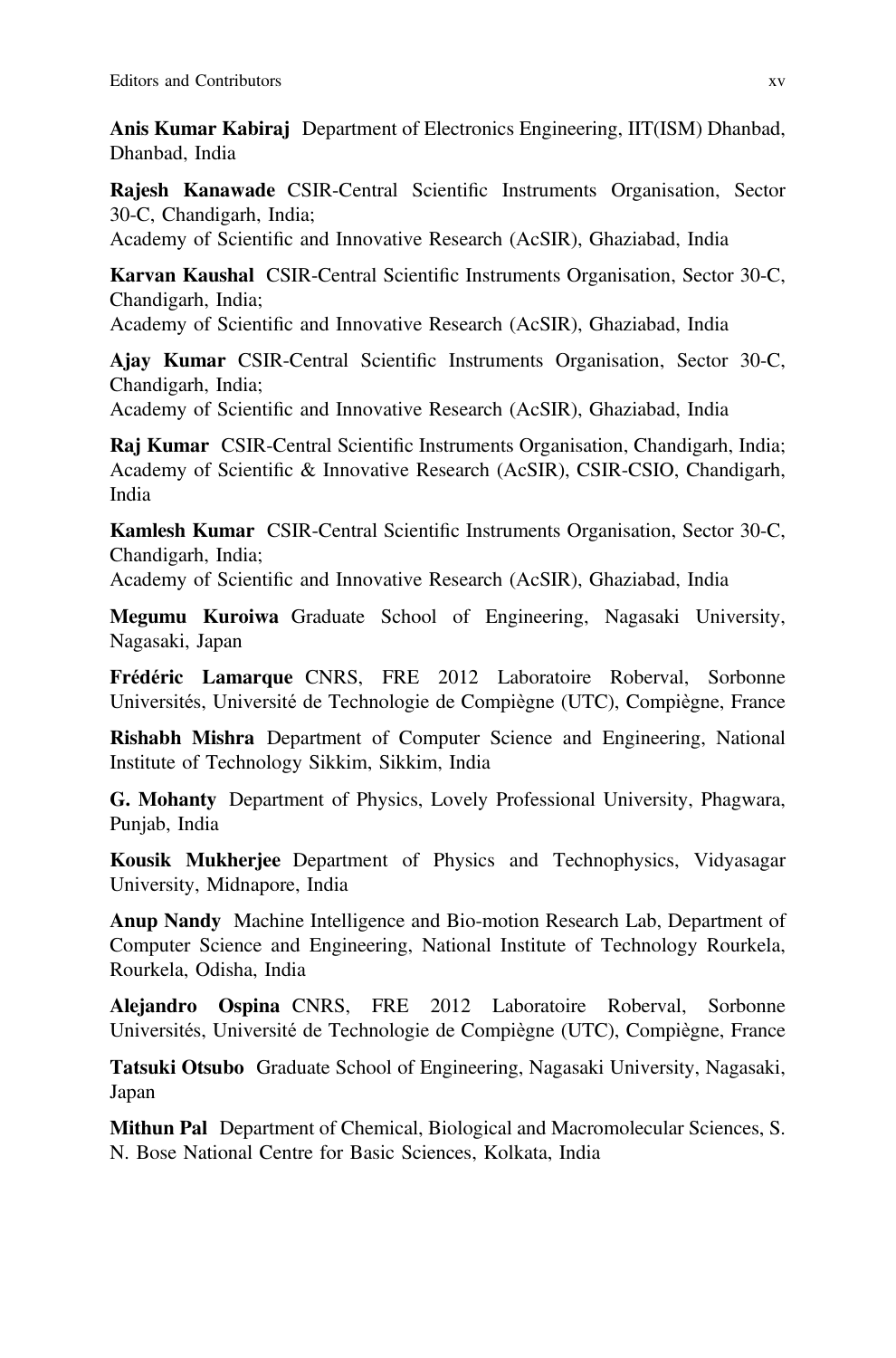Kanik Palodhi Department of Applied Optics and Photonics, University of Calcutta, Salt Lake, Kolkata, India

Arnab Panda Department of Applied Optics and Photonics, University of Calcutta, JD-2, Sector III, Salt Lake, Kolkata, India

Dnyandeo Pawar College of Materials Science and Engineering, Shenzhen University, Shenzhen, China

Akash Kumar Pradhan Department of Electronics Engineering, IIT(ISM) Dhanbad, Dhanbad, India

Manik Pradhan Department of Chemical, Biological and Macromolecular Sciences, S. N. Bose National Centre for Basic Sciences, Salt Lake, JD Block, Sector III, Kolkata, India;

Technical Research Centre, S. N. Bose National Centre for Basic Sciences, Salt Lake, JD Block, Sector III, Kolkata, India

Hemanth Pruthvi Leibniz-Institut für Sonnenphysik, Freiburg, Germany

Mina Ray Department of Applied Optics and Photonics, Acharya Prafulla Chandra Roy Siksha Prangan, University of Calcutta (Technology Campus), Salt Lake, Kolkata, India

Sridharan Rengaswamy Indian Institute of Astrophysics, Bangalore, Karnataka, India

Rajarshee Roy Department of Applied Optics and Photonics, University of Calcutta, Salt Lake, Kolkata, India

B. K. Sahoo Department of Physics, National Institute of Technology, Raipur, India

Sanjukta Sarkar Department of Electronics and Communication, TechnoIndia, Saltlake City, Kolkata, India

Tathagata Sarkar Macquarie-Conergy Solar Platform, Singapore, Singapore

Ramya Selvaraj Department of Engineering Design, Indian Institute of Technology Madras, Chennai, India

Mrinal Sen Department of Electronics Engineering, IIT(ISM) Dhanbad, Dhanbad, India

Chandan Sengupta Department of Applied Optics and Photonics, University of Calcutta, Salt Lake, Kolkata, India

D. K. Sharma Center for Lasers and Photonics, Indian Institute of Technology Kanpur, Kanpur, India

P. K. Sharma Instruments Research and Development Establishment, Dehradun, Uttarakhnad, India